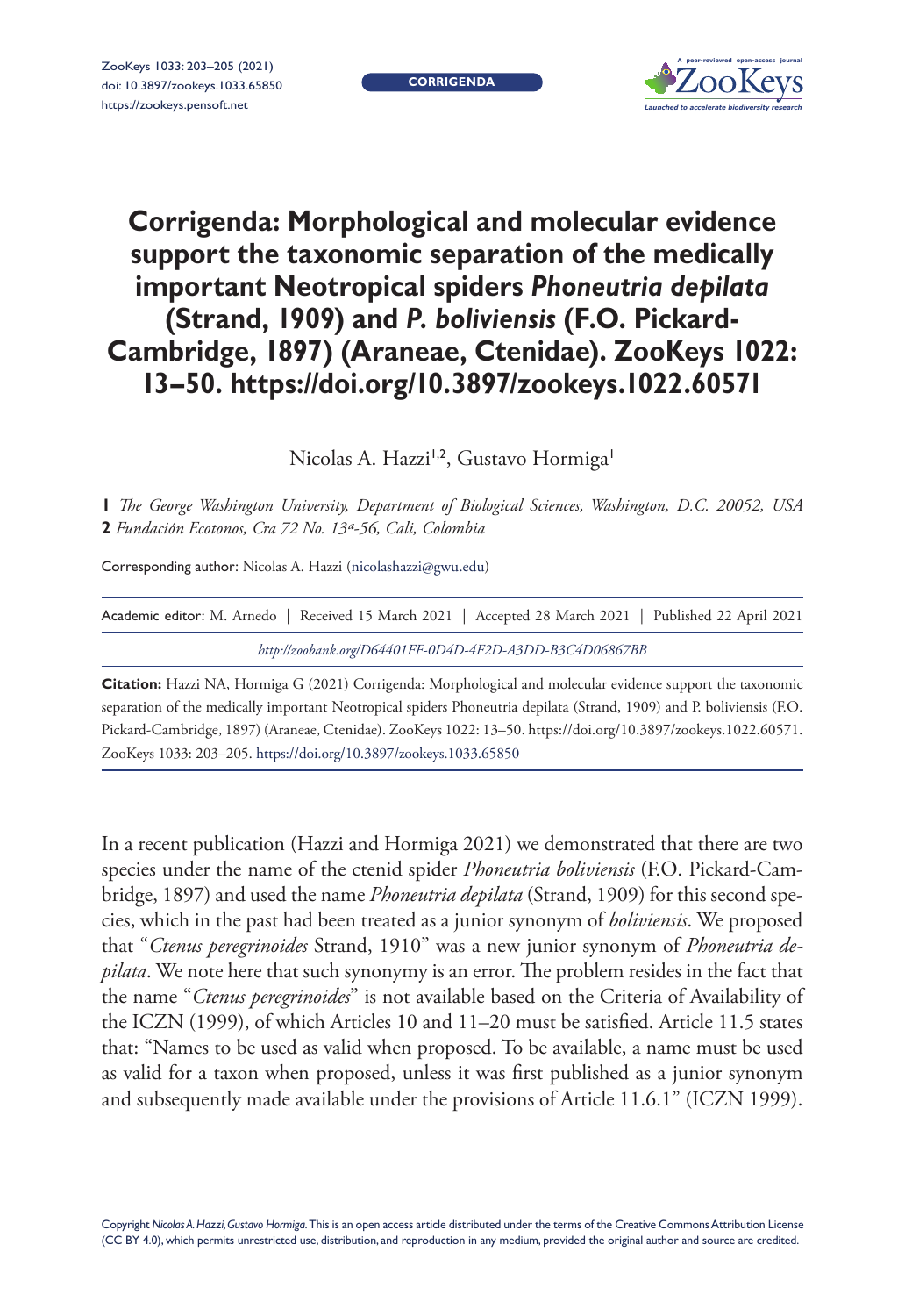This requirement is not satisfied by Strand's provisional name "*C. peregrinoides*." Strand (1909a: 318) described two females from Guatemala under the name *Ctenus peregrinus* F.O. Pickard-Cambridge, 1900, and noted some differences with Pickard-Cambridge's illustration of *peregrinus* in 'Biologia Centrali Americana', stating that "Sollte die Art neu sein, möge sie *peregrinoides* m. genannt warden" ("If the species is new, it may be called *peregrinoides*"). Thus, Strand did not use the name "*Ctenus peregrinoides*" as valid when he proposed it (valid as opposed to, for example, "if this were a new species, here is a name"), which means that his provisional name is not available for nomenclatural purposes. Formally treating "*peregrinoides*" as a junior synonym is inconsequential because Strand's name is not available in a nomenclatural sense.

Furthermore, we need to correct the exact publication dates of the two relevant works of Strand (1909a, b). The unavailable name "*peregrinoides*" was published on 21 October,1909. A couple of months later (21 December 1909) Strand described *Ctenus depilatus*. The fact that these two publications appeared both in the 28<sup>th</sup> issue of Zoologische Jahrbücher, Abteilung für Systematik, Geographie und Biologie der Tiere, which corresponded to 1910 (as printed in the frontispiece of the journal), has been a source of confusion regarding the publication dates. While Roewer (1955: 649 for *C. depilatus*; 654 for *C. peregrinus*) correctly lists both of them as published in 1909, the catalogs of Petrunkevitch (1911: 413, 476) and Bonnet (1956: 1279, 1287) list them as published in 1910.

## **Acknowledgements**

We would like to thank Theo Blick for pointing out the exact dates of Embrik Strand's publications. N. Hazzi was supported by a Fulbright-Colciencias scholarship and the Office of Graduate Student Assistantships and Fellowships of The George Washington University. Additional support was provided by a US National Science Foundation grant (DEB 1754289) to GH.

## **References**

- Bonnet P (1956) Bibliographia araneorum. Analyse méthodique de toute la littérature aranéologique jusqu'en 1939. Tome II. Systématique des araignées (Étude par ordre alphabétique) (2eme partie: C-F). Douladoure, Toulouse, 919–1926.
- Hazzi NA, Hormiga G (2021) Morphological and molecular evidence support the taxonomic separation of the medically important Neotropical spiders *Phoneutria depilata* (Strand, 1909) and *P. boliviensis* (F.O. Pickard-Cambridge, 1897) (Araneae, Ctenidae). ZooKeys 1022: 13–50.<https://doi.org/10.3897/zookeys.1022.60571>
- International Commission on Zoological Nomenclature (1999) International Code of Zoological Nomenclature (4<sup>th</sup> ed.). The International Trust for Zoological Nomenclature, Lon-